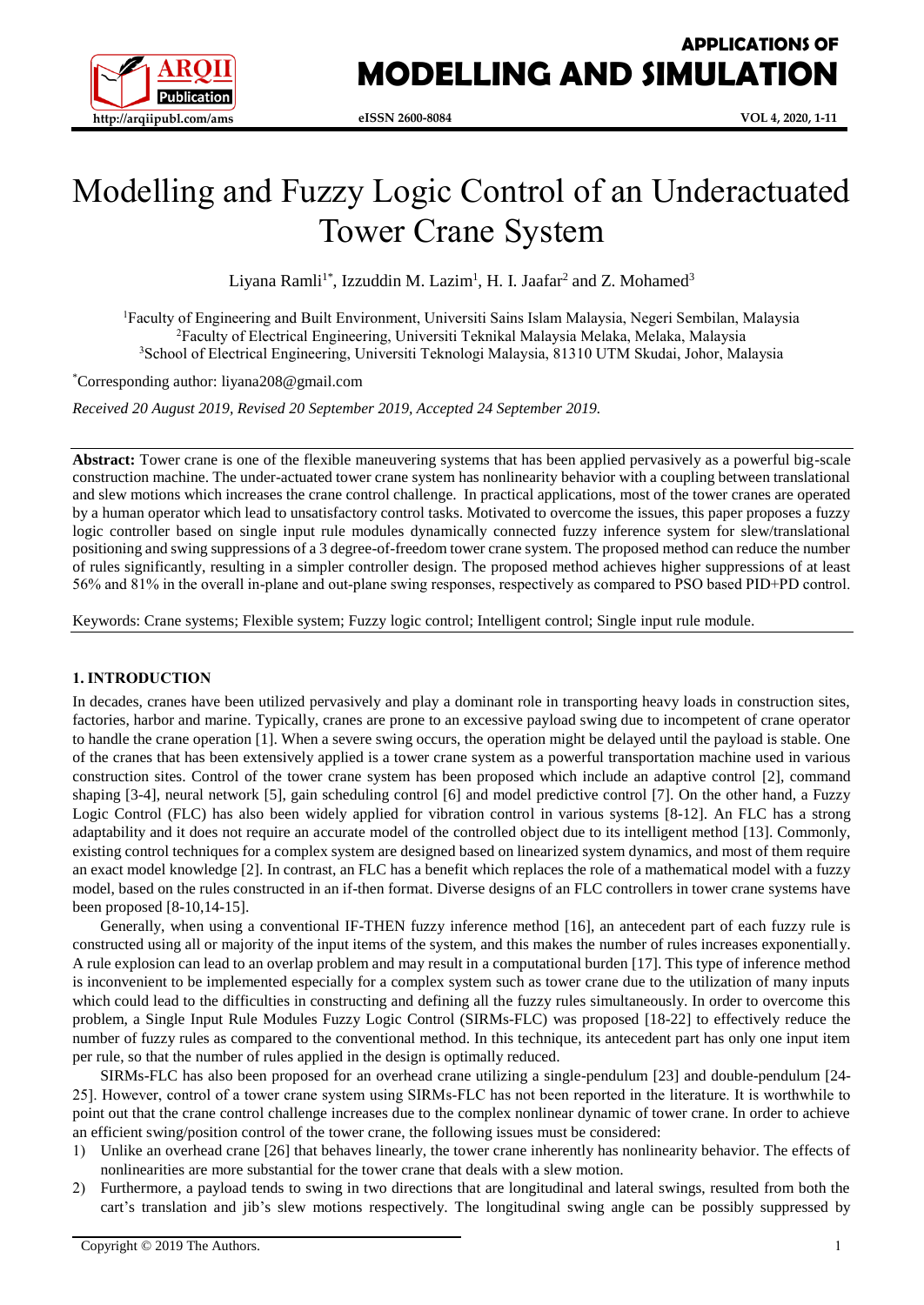controlling the cart's motion, but control of the lateral swing direction may need a proper and effective control strategy. It is desirable to design a control scheme that can suppress the load swing in both directions concurrently.

3) Most of existing controllers are designed based on a linearized dynamic model in which the nonlinear terms are neglected. For example, the payload swing of the crane is assumed to be small which could affect the controller performances when the crane is subjected to a large swing due to simultaneous cart and jib motions, time-varying parameter (payload hoisting) or disturbances.

Motivated to overcome this issue, this paper proposes the SIRMs-FLC for tower crane to achieve an efficient control of a simultaneous slew and translation position, together with the reduction of payload swings resulted from the simultaneous motions. Besides, the designed SIRM was also connected with an importance degree so that all the control components can be realized in parallel. To the best of authors' knowledge, the proposed SIRMs-FLC is the first approach applied to the tower crane system. In this work, simulations are carried out to evaluate the performances of the proposed SIRMs-FLC. A PID+PD controller is also implemented for performance comparison. The proposed controller can achieve an efficient control of a simultaneous slew and translation position, together with a significant payload swing suppression under the simultaneous cart and jib motion than the comparative method.

#### **2. MODELLING OF A TOWER CRANE**

A tower crane consists of a cart/trolley that moves the load along the jib in a translational direction. The crane has a slew motion that rotates the jib about a fixed vertical axis which is normally up to 180 or 360 degrees. Normally, the tower crane is located at a fixed place [5], repeating similar processes, especially on a construction site.

Figure 1 illustrates a model of tower crane system. The origin of the  $xyz$  plane is located at the point where the jib and tower meet. The z-axis is located along the tower upwards while  $x$ -axis is along the horizontal jib. The jib rotates and produces an angle  $\gamma$ . A distance r indicates a path taken by the trolley as it moves from the origin of  $\chi \nu z$  plane up to the suspension point of the cable on the trolley.  $L$  denotes the cable length and  $m$  denotes the payload mass. Payload swing angles comprise of in-plane angle  $\phi$  and out-plane angle  $\theta$ . The load is modeled as a point mass. Besides, the relationship between the load dynamics and the crane dynamics is negligible because the crane mass is assumed to be very large as compared to that of the load.

The equations of motions are derived by using the Lagrangian's approach. Based on Figure 1, the load and trolley position vectors can be written as:

$$
\vec{R}_L = \{r - L\cos\theta\sin\phi, L\sin\theta, -L\cos\theta\cos\phi\}
$$
 (1)

$$
\vec{R}_T = \{r, 0.0\} \tag{2}
$$

The velocities of the trolley and the load are given as:

$$
\vec{R} = \frac{\mathrm{d}\vec{R}}{\mathrm{d}t} + \vec{\omega} \times \vec{R} \tag{3}
$$



Figure 1. Tower crane system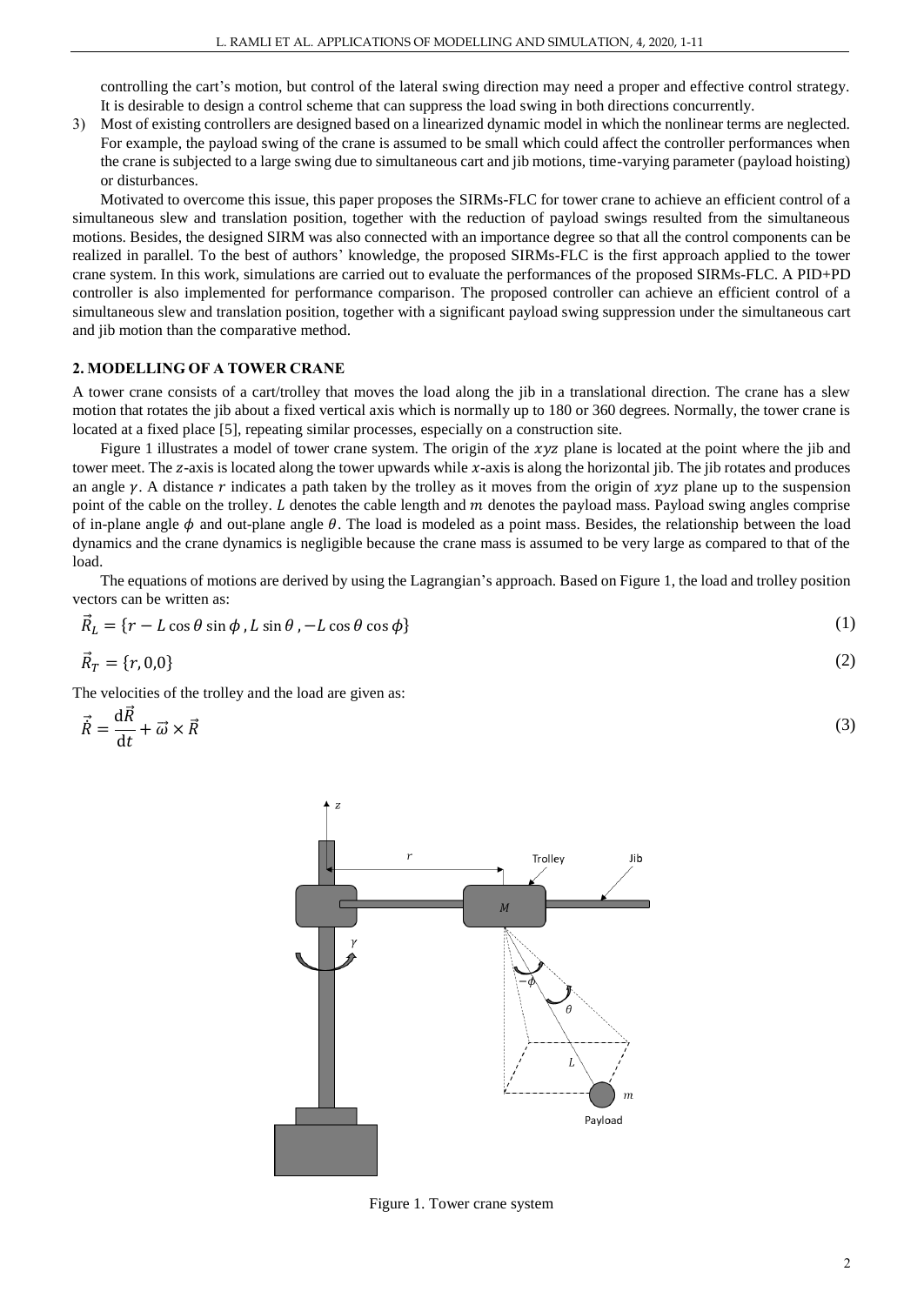where  $\vec{\omega} = \{0,0,\dot{\gamma}\}\$  is the angular velocity of the tower. The kinetic and potential energies and the dissipation function are given by:

$$
PE = \frac{1}{2}m\vec{R}_L \cdot \vec{R}_L + \frac{1}{2}M\vec{R}_T \cdot \vec{R}_T + \frac{1}{2}J_o\dot{\gamma}^2
$$
\n<sup>(4)</sup>

$$
KE = -mgL \cos\theta \cos\phi \tag{5}
$$

$$
D = \frac{1}{2}b_r\dot{r}^2 + \frac{1}{2}b_\gamma\dot{\gamma}^2\tag{6}
$$

where  $J_0$  is the moment of inertia of the jib about the z-axis, and  $b_r$  and  $b_\gamma$  are the friction coefficients for the trolley and the tower, respectively. The generalized forces corresponding to the generalized displacement  $\vec{q}$  =  $\{r, \phi, \gamma, \theta\}$  are:

$$
\vec{F} = \{F_x, 0, F_y, 0\} \tag{7}
$$

Constructing the Euler Langrange equation  $\mathcal{L} = PE - KE$ ,

$$
\frac{d}{dt}\left(\frac{\partial \mathcal{L}}{\partial \dot{q}_j}\right) - \frac{\partial \mathcal{L}}{\partial q_j} = F_j \tag{8}
$$

Hence, the equations of motion are given as:

$$
(m + M)\ddot{r} + b_r \dot{r} + mL \cos \theta \sin \phi \dot{\gamma}^2 - (m + M)r\dot{\gamma}^2 - 2mL \cos \theta \dot{\gamma}\dot{\theta} + mL \cos \theta \sin \phi \dot{\theta}^2 + 2mL \cos \phi \sin \theta \dot{\theta} \dot{\phi} + mL \cos \theta \sin \phi \dot{\phi}^2 - 2mL(\sin \theta \dot{\gamma} - \sin \theta \sin \phi \dot{\theta} + \cos \theta \cos \phi \dot{\phi}) - m \cos \theta \sin \phi \ddot{L} - mL \sin \theta \ddot{\gamma} + mL \sin \theta \sin \phi \ddot{\theta} - mL \cos \theta \cos \phi \ddot{\phi} = F_r
$$
\n(9)

$$
L\cos\theta^2\ddot{\phi} + \cos\theta\left(g\sin\phi - L\cos\theta\cos\phi\sin\phi\dot{\gamma}^2 + \cos\phi\,r\dot{\gamma}^2 + 2L\cos\theta\cos\phi\dot{\gamma}\dot{\theta} - 2L\sin\theta\dot{\theta}\dot{\phi} + 2\dot{L}(\cos\phi\sin\theta\dot{\gamma} + \cos\theta\dot{\phi})\right) - \cos\theta\cos\phi\ddot{\gamma} + L\cos\theta\cos\phi\sin\theta\ddot{\gamma} = 0
$$
\n(10)

$$
(J_o + mL^2 \sin \theta^2 + m \cos \theta^2 L^2 \sin \phi^2 - 2m \cos \theta L \sin \phi r + mr^2 + Mr^2) \ddot{\gamma} + 2m \cos \theta r L \dot{\theta} -
$$
  
\n
$$
mL \sin \theta r \dot{\theta}^2 - 2m \cos \phi L^2 \sin \theta^2 \dot{\theta} \dot{\phi} - m \cos \theta L^2 \sin \theta \sin \phi \dot{\phi}^2 - mLL (2 \sin \phi \dot{\theta} - \cos \phi \sin 2\theta \dot{\phi}) \dot{\gamma} \left( b_y + r(-2m \cos \theta \sin \phi L + 2(m + M) \dot{r}) + mL^2 (\cos \phi^2 \sin 2\theta \dot{\theta} + \cos \theta^2 \sin 2\theta \dot{\phi}) + 2mL \left( (\sin \theta^2 + \cos \theta^2 \sin \phi^2) L - \cos \theta \sin \phi \dot{r} + \sin \theta \sin \phi r \dot{\theta} - \cos \theta \cos \phi r \dot{\phi}) \right) +
$$
  
\n
$$
m \sin \theta r \ddot{L} - mL \sin \theta \ddot{r} + (-(m \cos \theta^2 L^2 \sin \phi) - mL^2 \sin \theta^2 \sin \phi + m \cos \theta Lr) \ddot{\theta} +
$$
  
\n
$$
m \cos \theta \cos \phi L^2 \sin \theta \ddot{\phi} + b_r \dot{\gamma} = F_\gamma
$$
\n(11)

$$
L\ddot{\theta} + g\cos\phi\sin\theta + 2\cos\theta\dot{r}\dot{\gamma} - \frac{1}{4}L\sin 2\theta \dot{\gamma}^2 - \frac{1}{4}L\cos\phi^2\sin 2\theta \dot{\gamma}^2 + \frac{1}{4}L\sin 2\theta\sin\phi^2\dot{\gamma}^2 -
$$
  
\n
$$
r\sin\theta\sin\phi\dot{\gamma}^2 + \dot{L}(-2\sin\phi\dot{\gamma} + 2\dot{\theta}) - L\cos\phi\dot{\gamma}\dot{\phi} + L\cos\theta^2\cos\phi\dot{\gamma}\dot{\phi} + L\cos\phi\sin\theta^2\dot{\gamma}\dot{\phi} +
$$
  
\n
$$
L\cos\theta\sin\theta\dot{\phi}^2 + \sin\theta\sin\phi\dot{r} + (-L\sin\phi + r\cos\theta)\dot{\gamma} = 0
$$
\n(12)

#### **3. CONTROLLER DESIGN**

This section discusses the theoretical and design of SIRMs-FLC for translation and slew positioning concurrently, together with payload swing reductions of the tower crane system. The benefit offered by the SIRMs model is that each of the SIRMs is dynamically weighted according to the priority in such a way that all the control components can be realized in parallel. The dynamic weights will keep on changing significantly to adapt according to the control situation.

There are three components that need to be controlled which include trolley/cart position, jib slew angle, in-plane payload swing angle and out-plane payload swing angle. Figure 2 shows the block diagram of the SIRMs-FLC design. The antecedent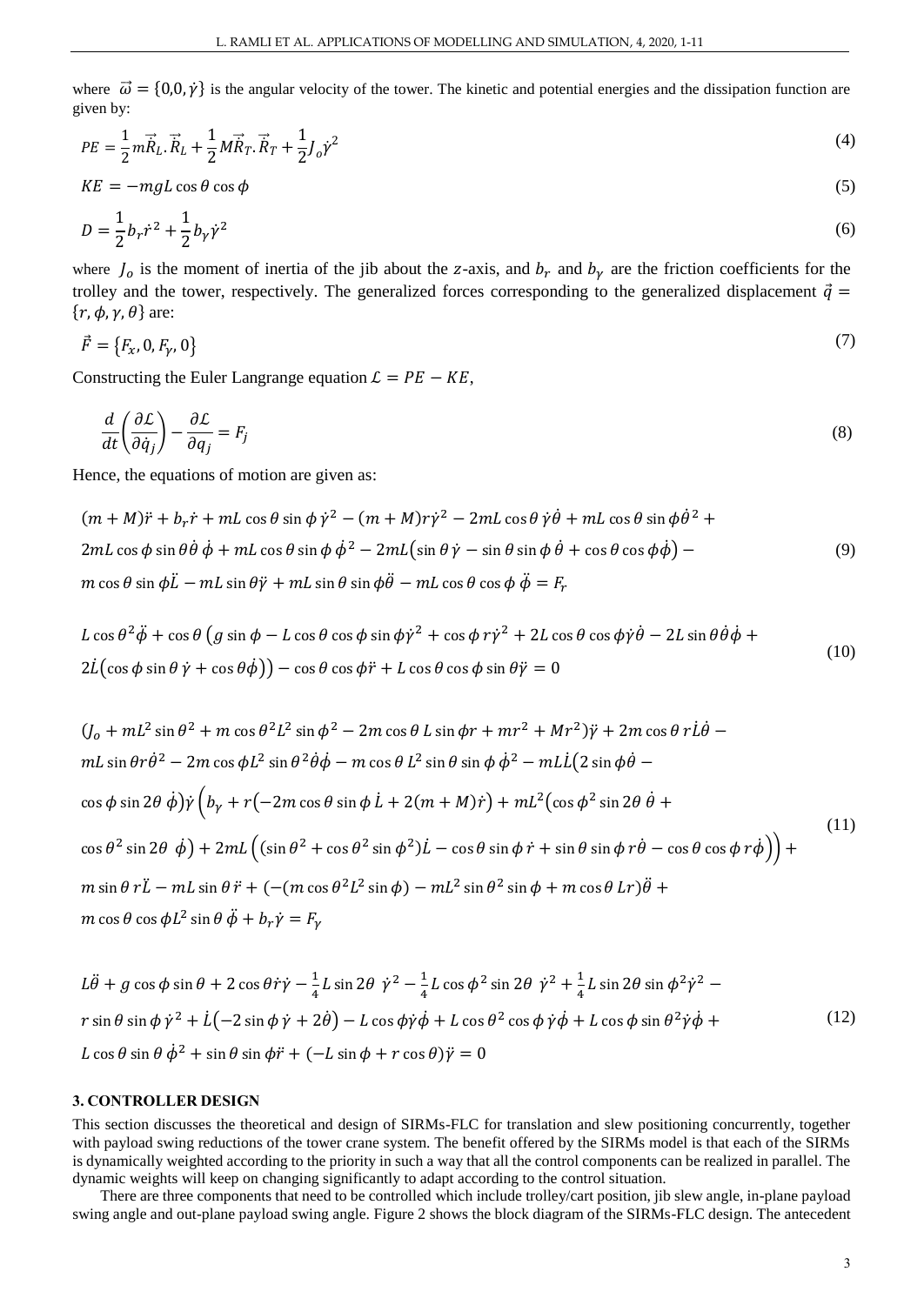

Figure 2. Block diagram of SIRM-FLC

variables/input items  $x_i$  ( $i = 1, 2, ..., 8$ ) are assigned with trolley position r, trolley velocity r, in-plane angle  $\phi$ , in-plane angular velocity  $\dot{\phi}$ , jib slew angle  $\gamma$ , jib angular velocity  $\dot{\gamma}$ , out-plane angle  $\theta$  and out-plane angular velocity  $\dot{\theta}$  respectively. Each of the input item is sent to its corresponding SIRM-*i* block, while the absolute value of each input item is sent to its own dynamic weight block,  $DW-i$ . The SIRM- $i$  is given as:

$$
SIRM - i: \{R_i^j : \text{if } x_i = A_i^j \text{ then } f_i = C_i^j\}_{j=1}^{m_i}
$$
\n(13)

where  $i = 1, 2, ..., n$  is the index number of SIRMs and  $j = 1, 2, ..., m_i$  is the index number of the rules in the SIRM-*i*. SIRM-*i* represents the SIRM of the *i*th input item and  $R_i^j$  denotes the *j*th rule in the SIRM-*i*. The antecedent part of the SIRM model is given as *i*th input item  $x_i$  which is the only variable in the antecedent part and  $f_i$  is a consequent variable. The *j*th rule of the SIRM-*i* consists of  $A_i^j$  that indicates a fuzzy subset of  $x_i$  and  $C_i^j$  indicating a fuzzy subset of a singleton real number of  $f_i$ .

To distinguish the role or importance degree of each input item based on the system performance, a dynamic weight  $d_i$  is used independently for each input item  $x_i$ , which is given as:

$$
w_i = k_i + B_i \Delta d_i \tag{14}
$$

 $k_i$  and  $B_i$  are the base value and breadth respectively which are the predefined control parameters to ensure a minimum weight that suitable for the corresponding input item.  $\Delta d_i$  is the dynamic variable that is determined by the fuzzy rules so that it will have an online adaptation to adjust its role according to the control/system performances. The dynamic weight  $w_i$  guarantees that the controller can realize all the control components in parallel by dynamically weighted each of the SIRM models according to their priority orders. The fuzzy inference result of the consequent variable is computed as:

$$
f_i = \frac{\sum_{j=1}^{m_i} A_i^j(x_i) C_i^j}{\sum_{j=1}^{m_i} A_i^j(x_i)}
$$
(15)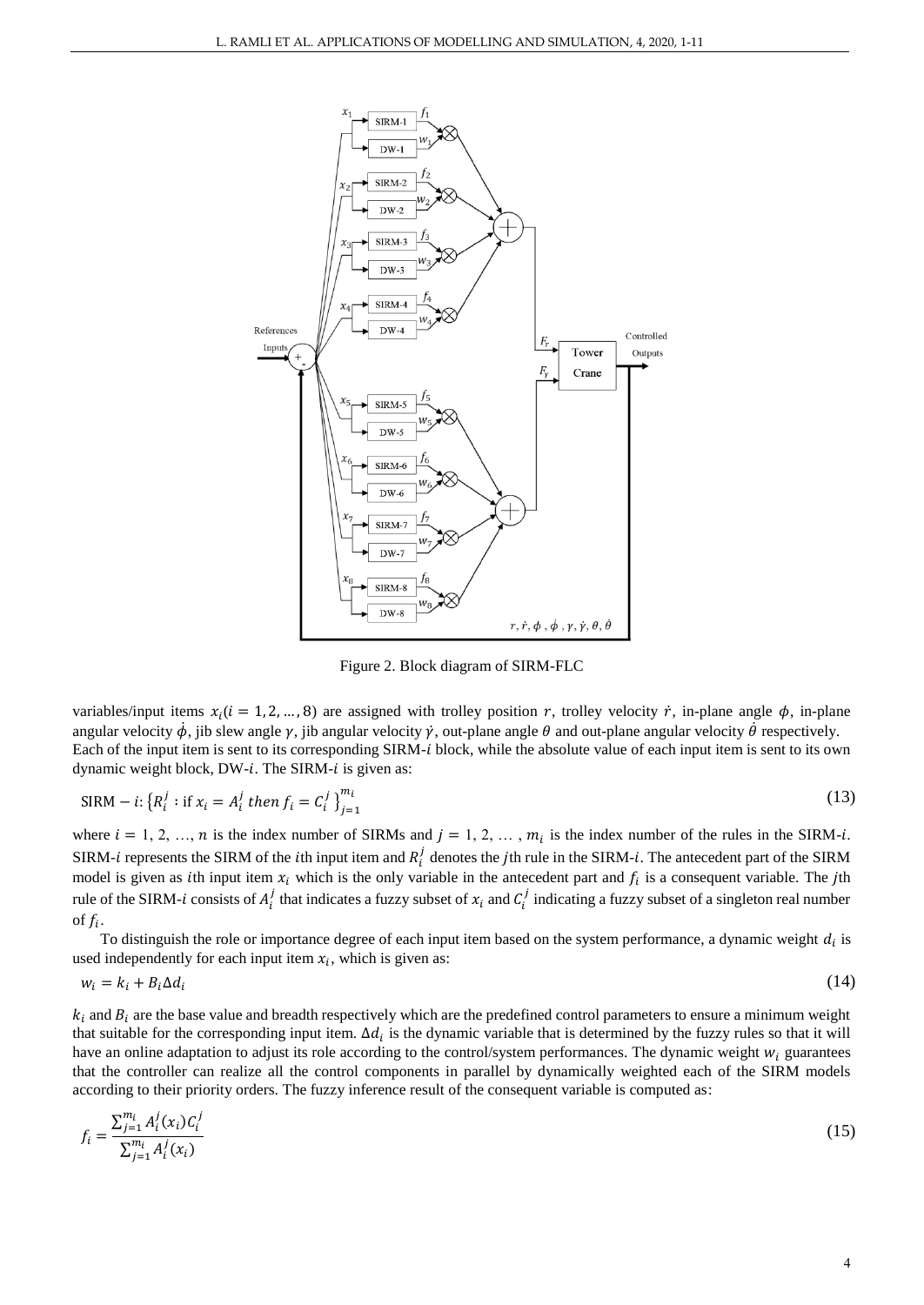Despite the complex mathematical plant model, the FLC only requires inputs to be applied to derive the proper driving force or the control signals of the tower and jib motors  $F = [F_r \ F_{\gamma}]^T$  of the crane. The driving force for the translation positioning is given as:

$$
F_t = \sum_{i=1}^4 w_i f_i \tag{16}
$$

whereas, the driving force for slew positioning is determined as:

$$
F_s = \sum_{i=5}^{8} w_i f_i
$$
 (17)

Considering the priority to be accomplished by the control components based on the control situation with dynamically weighted, these control signals will drive the tower crane system to achieve a desired slew/translation positioning, together with the suppression of in-plane and out-plane swing angles effectively. The SIRMs design is performed as fuzzy inference models that constructed by fuzzy rules. The SIRMs design considers the trolley and slew motions concurrently, together with the in-plane and out-plane swing angles suppression. The detailed settings of the SIRMs and dynamic weights for the trolley positioning, jib positioning, and payload angles are discussed in the next section.

#### **3.1 Positioning Control and Swing Suppression**

SIRM-1, SIRM-2, SIRM-5, and SIRM-6 are used for the position control. For a rapid load transportation, the trolley position error  $e_r$  and the slew angle error  $e_v$  are considered to decide whether the controller should accelerate or decelerate the trolley and jib respectively. It also gives the direction of the target position. Meanwhile, SIRM-3 and SIRM-4, SIRM-7 and SIRM-8 are used for the anti-swing control of in-plane swing angle  $\phi$  and out-plane swing angle  $\theta$  respectively. Table 1 shows the implementation of SIRMs applied for a simultaneous slew and translation position and swing suppression.

#### **3.2 Dynamic Weights**

Initially, when the trolley is far away from the destination and the other state variables are nearly zero, the dynamic weight of  $e_r$  should be increased so that the contribution of the control action that has been set up in SIRM model for  $e_r$  is emphasized as a main part of the output item. Hence, the trolley will be driven toward the destination. The same control mechanism utilized for the  $e<sub>v</sub>$  in which when the destination is far, its corresponding dynamic weight will be high to force the jib to rotate toward the target. The dynamic weight varies depending on the current position until it reaches the destination. Table 2 shows the implementation of dynamic weights applied for a simultaneous slew and translation position and swing suppression.

The role of dynamic weight plays a significant contribution in SIRM because by adjusting its weight, all the output of the SIRMs can be realized in parallel and each of the output can be emphasized in an online manner based on the situation of the payload and trolley. Consequently, the slew and translational positioning control can be achieved precisely, together with the swing angles suppression.

|                      | Input                           | Value    | Force                                                                                        | Result                                               |  |
|----------------------|---------------------------------|----------|----------------------------------------------------------------------------------------------|------------------------------------------------------|--|
| Position<br>control  | $e_r$ and $e_\gamma$            | Positive | Positive                                                                                     | Trolley and jib tend to                              |  |
|                      |                                 | Negative | Negative                                                                                     | reach the destination                                |  |
|                      | $\dot{r}$ and $\dot{\gamma}$    | Positive | Negative                                                                                     |                                                      |  |
|                      |                                 | Negative | Positive                                                                                     | $\phi$ and $\theta$ will be small                    |  |
| Swing<br>suppression | $\phi$ and $\theta$             | Positive | Positive control force is<br>needed to ensure that the<br>payload rotates clockwise          | $\phi$ and $\theta$ tend to suppress<br>expressively |  |
|                      |                                 | Negative | Negative control force is<br>needed to ensure that the<br>payload rotates anti-<br>clockwise |                                                      |  |
|                      | $\dot{\phi}$ and $\dot{\theta}$ | Positive | Positive                                                                                     | $\dot{\phi}$ and $\dot{\theta}$ will reduce          |  |
|                      |                                 | Negative | Negative                                                                                     | significantly                                        |  |

Table 1: Position control and swing suppression using SIRM-FLC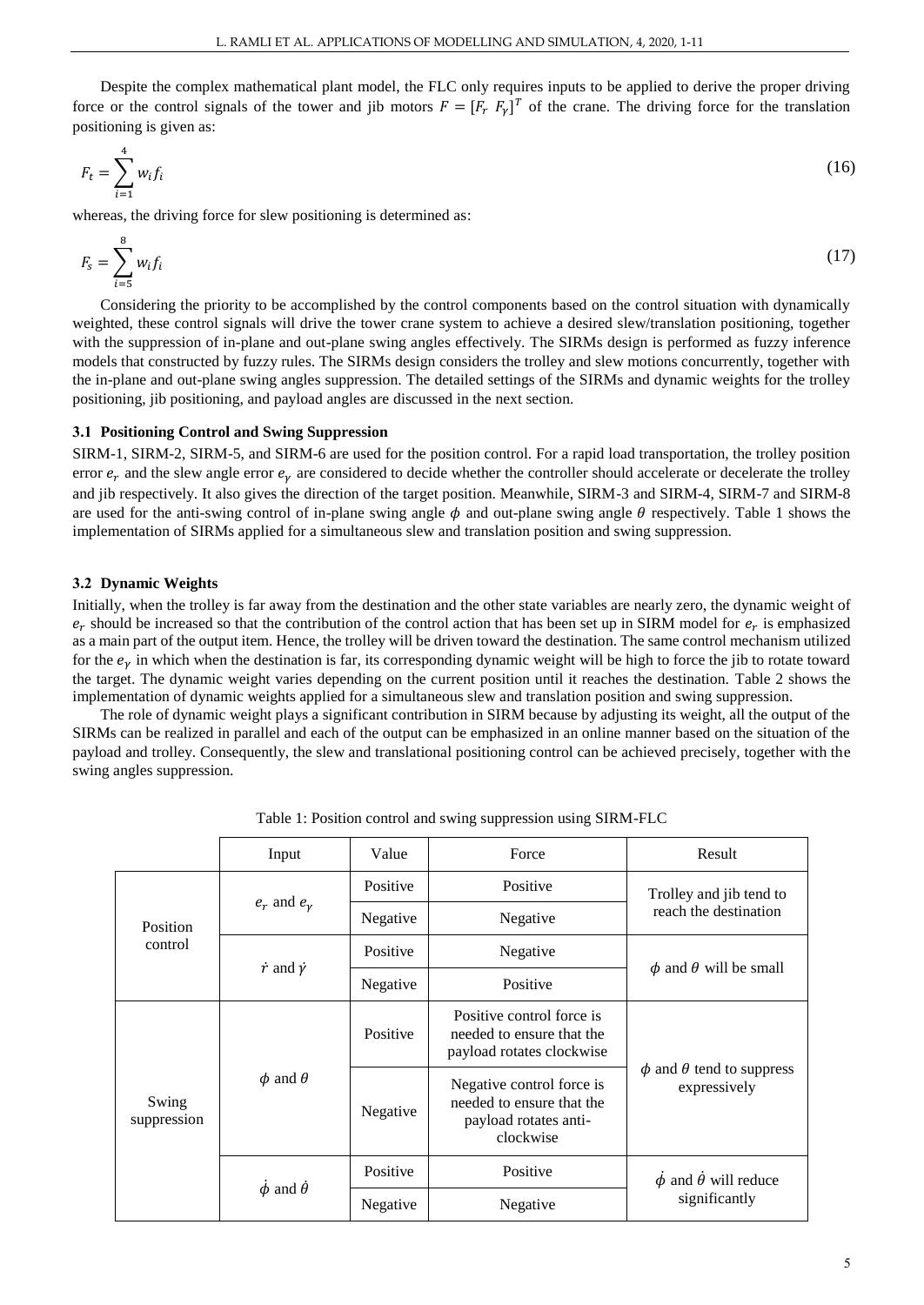Three triangular membership functions namely negative big (NB), zero (ZO) and positive big (PB) are defined for the SIRMs. On the other hand, three triangular membership functions namely small (S), medium (M) and big (B) are defined for the dynamic weights. Tables 3-5 describe the fuzzy rules for position control, swing suppression and dynamic weight respectively.

| Dynamic weight<br>Input                                |                                                          | Result                                                                                                                             |  |
|--------------------------------------------------------|----------------------------------------------------------|------------------------------------------------------------------------------------------------------------------------------------|--|
| Trolley is far away from the<br>destination            | Dynamic weight of $e_r$ should be<br>increased           | Trolley and jib tend to reach the                                                                                                  |  |
| Jib is far away from the<br>destination                | Dynamic weight of $e_r$ should be<br>increased           | destination                                                                                                                        |  |
| Trolley velocity, $\dot{r}$ is high                    | Dynamic weight of $\dot{r}$ will be<br>strengthened      | Trolley and jib will then be<br>moved slowly to ensure that no                                                                     |  |
| Jib angular velocity, $\dot{\gamma}$ is high           | Dynamic weight of $\dot{\gamma}$ will be<br>strengthened | severe payload swing angles<br>throughout the trajectory                                                                           |  |
| In-plane swing angle, $\phi$ is big                    | Dynamic weight of $\phi$ will increase                   | To ensure that the contribution<br>of control action toward<br>reducing the $\phi$ and $\theta$ are<br>prioritized over the others |  |
| Out-plane swing angle, $\theta$ is big                 | Dynamic weight of the $\theta$ will<br>increase          |                                                                                                                                    |  |
| In-plane angular velocity, $\phi$ is<br>large          | Dynamic weight of $\dot{\phi}$ will increase             |                                                                                                                                    |  |
| Out-plane angular velocity, $\dot{\theta}$ is<br>large | Dynamic weight of $\dot{\theta}$ will increase           | significantly                                                                                                                      |  |

Table 2. Dynamic weights using SIRM-FLC

Table 3. Fuzzy rules in the SIRMs for position control

| Antecedent variable<br>$x_i$ ( <i>i</i> = 1, 2, 5, 6) | Consequent variable<br>$f_i$ ( <i>i</i> = 1,5) | Consequent variable<br>$f_i$ ( <i>i</i> = 2,6) |
|-------------------------------------------------------|------------------------------------------------|------------------------------------------------|
| NB                                                    | $-1.0$                                         | 1.0                                            |
| ZO.                                                   | 0.0                                            | 0.0                                            |
| <b>PB</b>                                             | 1.0                                            | $-1.0$                                         |

# Table 4. Fuzzy rules in the SIRMs for swing suppression

| Antecedent variable<br>$x_i$ ( <i>i</i> = 3, 4, 7, 8) | Consequent variable<br>$x_i$ ( <i>i</i> = 3, 4, 7, 8) |
|-------------------------------------------------------|-------------------------------------------------------|
| $_{\rm NB}$                                           | $-1.0$                                                |
| ZO                                                    | 0.0                                                   |
| PR                                                    | 10                                                    |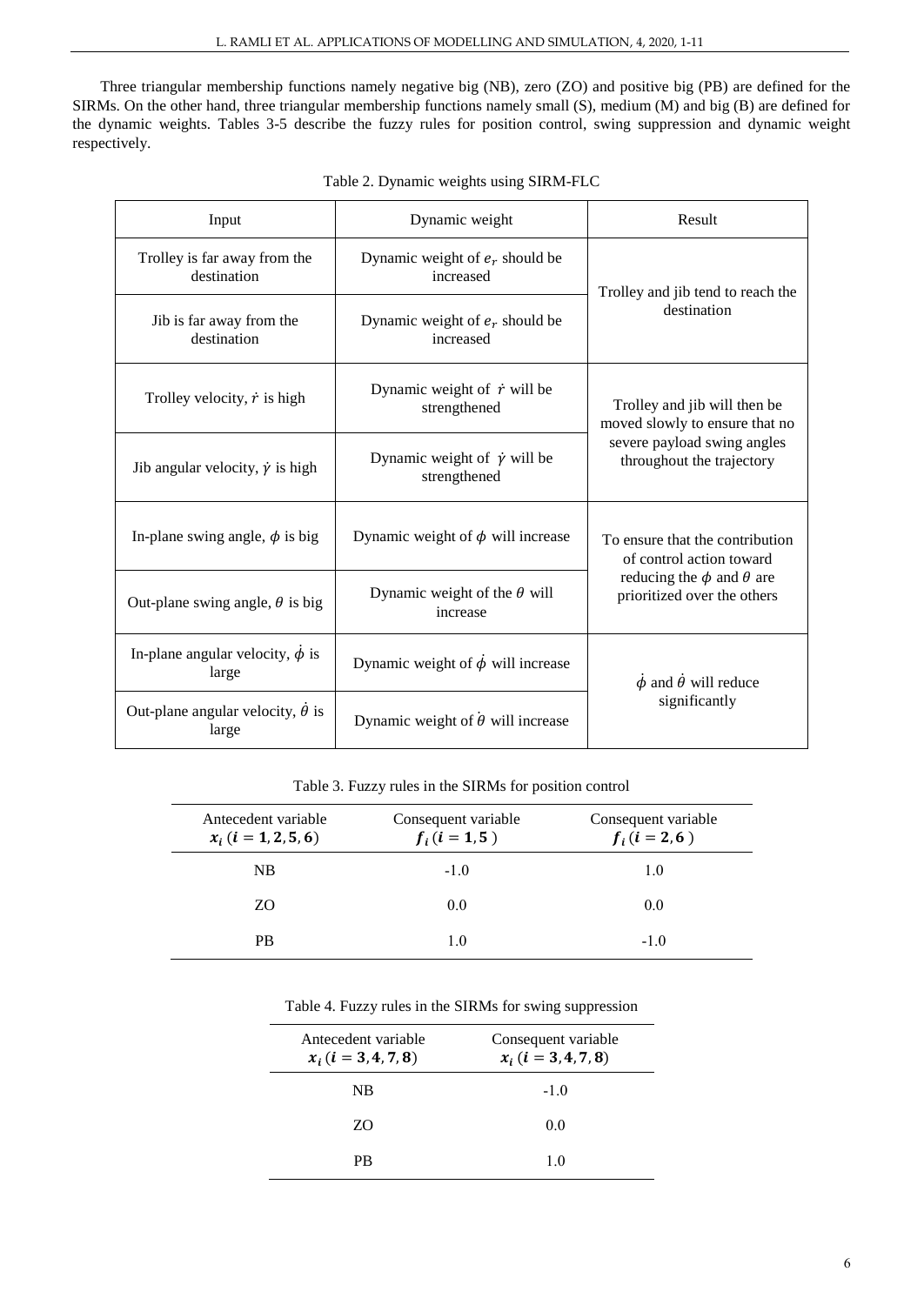| Antecedent variable | Consequent variable |
|---------------------|---------------------|
| $ x_i $             | $\Delta w$          |
| S                   | 0.0                 |
| M                   | 0.5                 |
| в                   | 1.0                 |
|                     |                     |

Table 5. Fuzzy rules of the dynamic weight

### **4. RESULTS AND DISCUSSIONS**

To verify the crane performance, the results are obtained through simulation work using the Matlab software. These results are significant in investigating the performance of the SIRM fuzzy logic controller for the position control that involves trolley and jib slew motions simultaneously, together with swing suppression. Table 6 presents the system parameters for the tower crane system.

Since both trolley and jib move simultaneously, these motions create two payload swing angles that need to be controlled at the same time. The initial jib slew and trolley translation positions are set as  $\gamma(0) = 0$ <sup>o</sup> and  $r(0) = 0$  m respectively, while the target of jib slew and trolley translation positions are set as  $\gamma_d = \frac{\pi}{2}$  rad and  $r_d = 0.4$  m respectively. As comparison, proportional integral derivative plus proportional derivative (PID+PD) controller was utilized [27] as shown in Figure 3. The optimal gains,  $K_p$ ,  $K_i$ ,  $K_d$ ,  $K_{ps}$  and  $K_{ds}$  of PID+PD were tuned by using a Particle Swarm Optimization (PSO) as shown in Table 7.

| Table 6. System parameters       |                       |  |  |
|----------------------------------|-----------------------|--|--|
| System parameters                | Values                |  |  |
| Cable length, L                  | 0.6 <sub>m</sub>      |  |  |
| Gravitational constant, <i>q</i> | $9.8 \text{ ms}^{-2}$ |  |  |
| Viscous damping, $b_r$ , $b_v$   | $100, 75$ Ns/m        |  |  |
| Mass of payloads, $m$            | 800 g                 |  |  |
| Mass of trolley, $M$             | $1.155 \text{ kg}$    |  |  |



Figure 3. PID+PD controller block diagram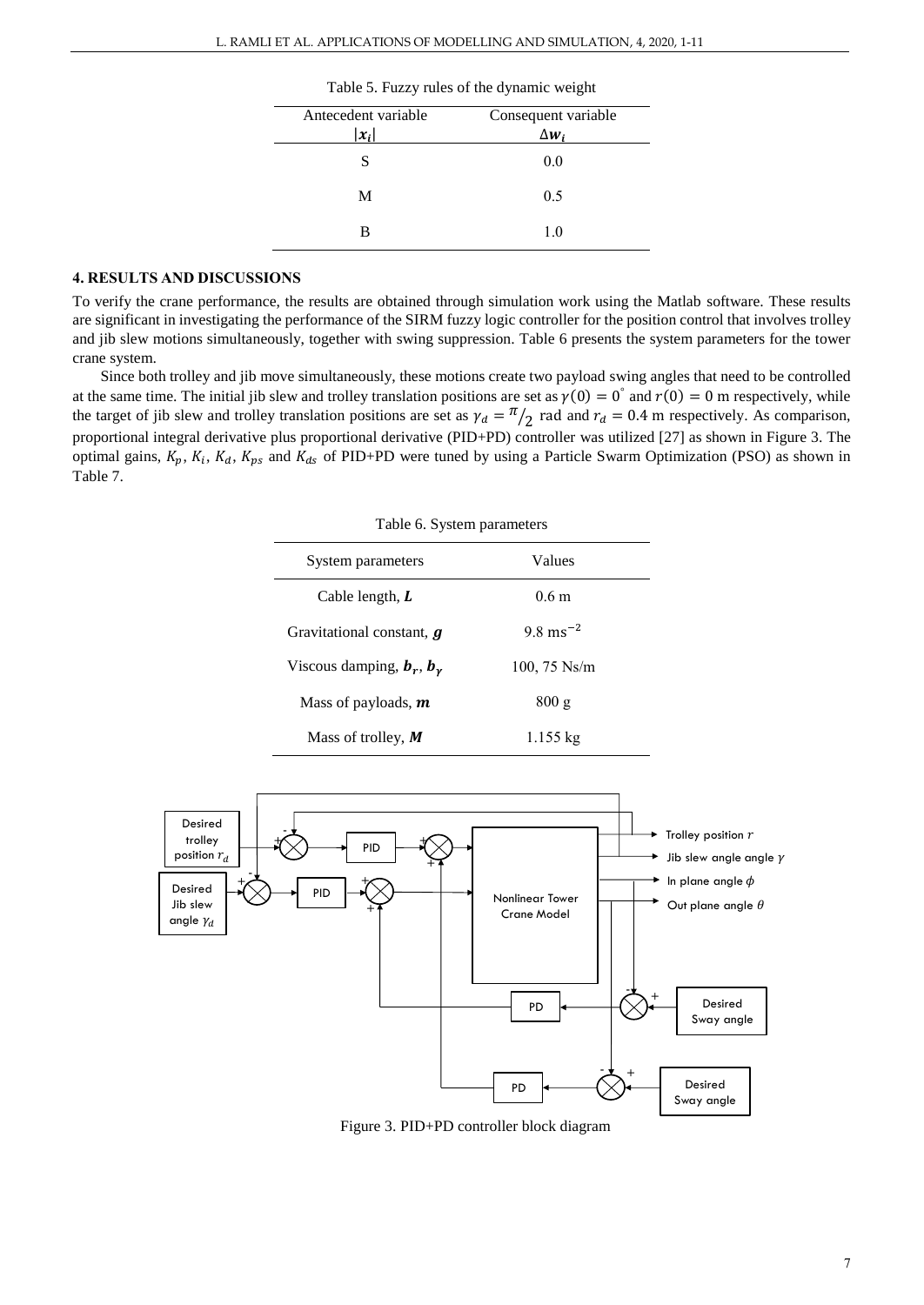Figure 4 shows the relationship between the iteration and objective function where PSO managed to converge in solving a minimization problem based on the index absolute error for comparative method. When implementing the PID+PD and SIRMs-FLC controllers, the position control of SIRMs-FLC shown superior results in terms of transient and steady-state performances over the PID+PD. Figure 5 and Figure 6 illustrate the position controls of translation and slew respectively. The SIRMs-FLC managed to arrive at the target within 5 s for both translation and slew positions while PID+PD has shown unsatisfactory results with some overshoots. This verifies that the SIRMs-FLC can effectively prevent the trolley and jib motions from reaching beyond the set point (i.e., eliminating overshoots) which is desirable for practical application to avoid from hitting obstacles around the working space.

|                                 |          | Position control (PID) |          |
|---------------------------------|----------|------------------------|----------|
|                                 |          |                        |          |
| Translation positioning, $r$    |          | 0.1                    | 0.01     |
| Slew positioning, $\gamma$      | 13.7     | 10                     | 0.1      |
|                                 |          | Swing control (PD)     |          |
|                                 | $n_{ps}$ |                        | $K_{ds}$ |
| In-plane swing angle, $\phi$    |          |                        |          |
| Out-plane swing angle, $\theta$ |          |                        |          |

|  | Table 7. PID+PD gains tuned by PSO |  |  |  |  |
|--|------------------------------------|--|--|--|--|
|--|------------------------------------|--|--|--|--|



Figure 4. Relationship between iteration and IAE



Figure 5. Translation control of the SIRMs-FLC and PID+PD methods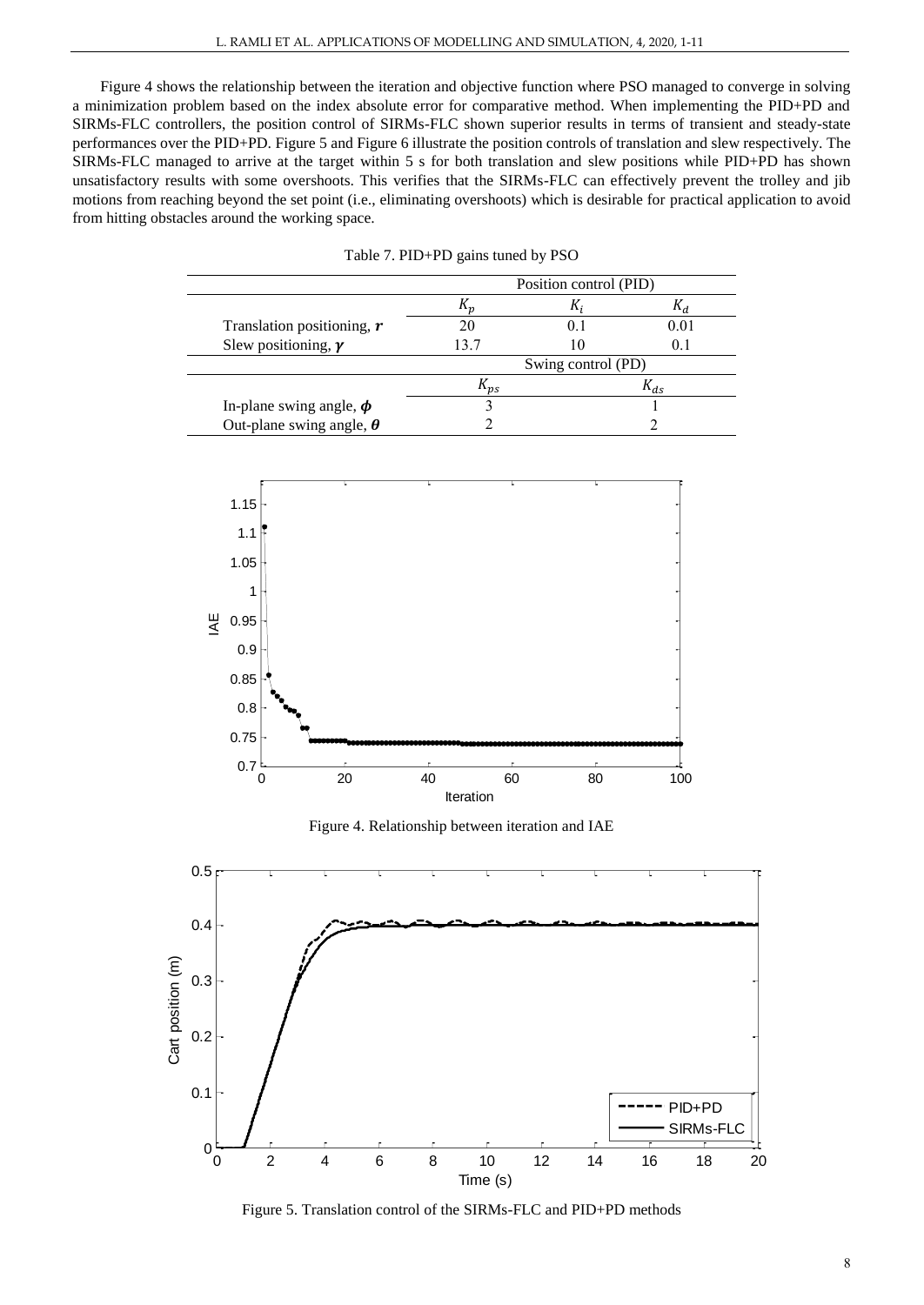

Figure 6: Jib slew angle of the SIRMs-FLC and PID+PD methods



Figure 7. In-plane angle of the SIRMs-FLC and PID+PD methods

By comparing the swing suppression results, there are two swing angles to be considered which are in-plane  $\phi$  and outplane  $\theta$  angles. In terms of  $\phi$ , the SIRMs-FLC presented a better suppression as compared to the PID+PD since the maximum swing angle amplitude of SIRMs-FLC is approximately 0.06 rad which is lower than the PID+PD (0.08 rad) (see Figure 7). Besides, it was also observed that the SIRM-FLC has shown no residual swing as compared to PID+PD. It is important that the swing angle is suppressed significantly without any residual swing to save the operation time and increase the productivity.

Tower crane slewing and translation movements will excite oscillations in both the radial and tangential directions that correspond to the in-plane and out-plane angles respectively. Figure 8 illustrates the swing suppression of the out-plane angle  $\theta$  using both approaches. The maximum swing angles amplitude of SIRMs-FLC is 0.058 rad which is lower as compared to the PID+PD (0.15 rad). Both methods have shown no residual swing but SIRMs-FLC has achieved a faster swing suppression as compared to PID+PD.

Owing to the objective of the crane control, the trolley and jib should reach the destination as fast as possible while able to reduce and eliminate the payload angle. The PID+PD method has shown its capability in reducing the swing angles, but it was unable to control the translation and slew positioning well. It provides an indication of the difficulty of the PID+PD controller in satisfying the objectives of the crane control. As for the SIRMs-FLC, both position and swing suppression are in a good control since it managed to obtain a trade-off or a balance control between both of it. Hence, from the above analysis, it is evident that the proposed controller is effective for controlling the tower crane system and produced satisfactory results.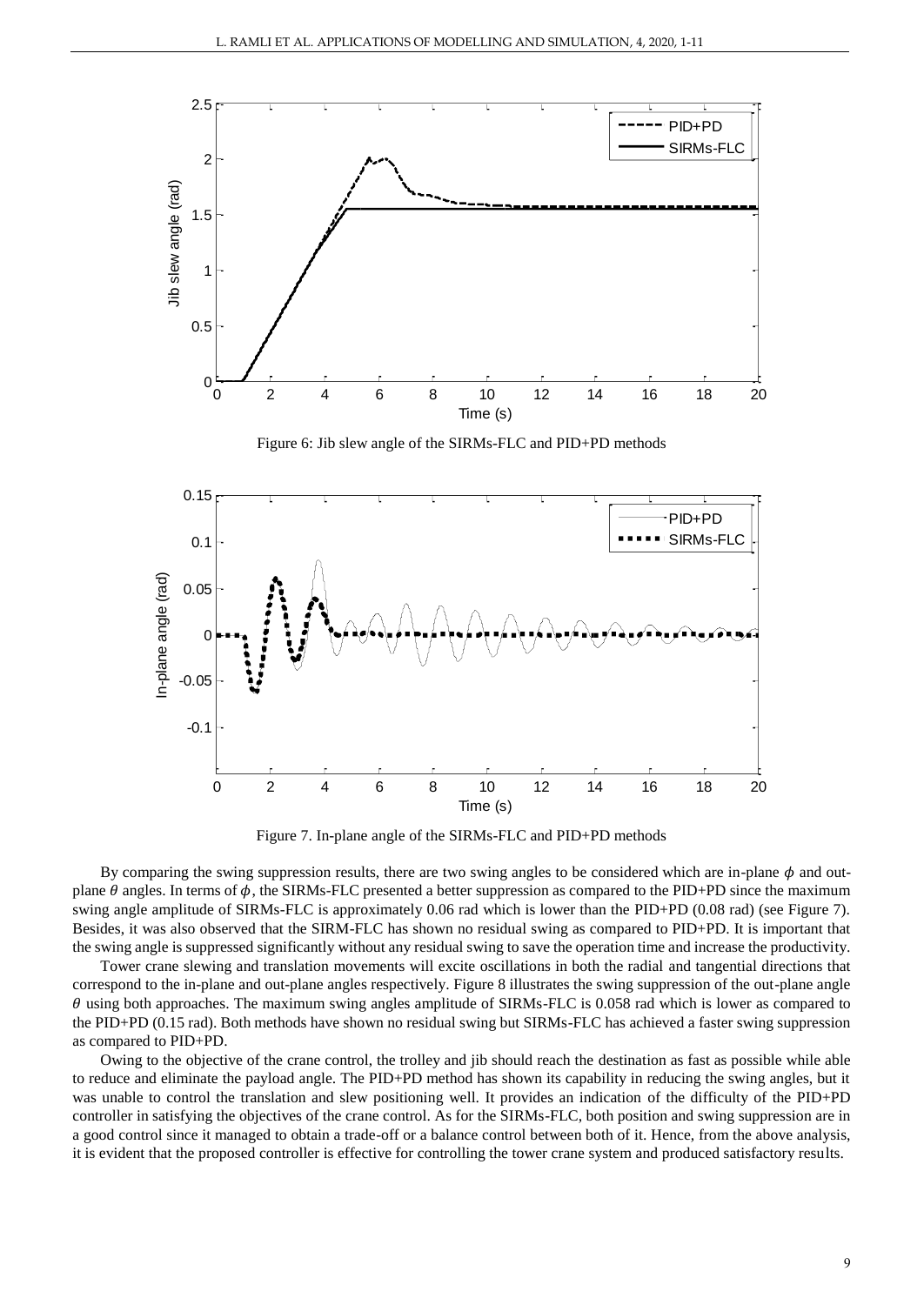

Figure 8. Out-plane angle of the SIRMs-FLC and PID+PD methods

#### **5. CONCLUSION**

The SIRMs fuzzy logic controller was designed and utilized for position control and swing suppression of a tower crane system. Simulation results showed that the SIRMs-FLC recorded higher suppressions in maximum and residual payload sway responses. Besides, the proposed controller can be easily designed without a prior knowledge of the tower crane's nonlinear dynamical equation as required by other conventional control strategies. For future work, an improved SIRMs can be designed which is robust to wind disturbance and can adapt to uncertainties. These factors are crucial to be considered as they always poorly degrade the crane performances in a real application.

#### **REFERENCES**

- [1] L. Ramli, Z. Mohamed, A. M. Abdullahi, H. I. Jaafar and I. M. Lazim, Control strategies for crane systems: A comprehensive review, *Mechanical Systems and Signal Processing*, 95, 1–23, 2017.
- [2] N. Sun, Y. Fang, H. Chen, B. Lu and Y. Fu, Slew/translation positioning and swing suppression for 4-DOF tower cranes with parametric uncertainties: design and hardware experimentation, *IEEE Transactions on Industrial Electronics*, 63, 6407–6418, 2016.
- [3] J. Lawrence and W. Singhose, Command shaping slewing motions for tower cranes, *Journal of Vibration and Acoustics*, 132, 011002, 2010.
- [4] D. Blackburn, J. Lawrence, J. Danielson, W. Singhose, T. Kamoi and A. Taura, Radial-motion assisted command shapers for nonlinear tower crane rotational slewing, *Control Engineering Practice*, 18, 523–531, 2010.
- [5] S. C. Duong, E. Uezato, H. Kinjo and T. Yamamoto, A hybrid evolutionary algorithm for recurrent neural network control of a three-dimensional tower crane, *Automation in Construction*, 23, 55–63, 2012.
- [6] H. M. Omar and A. H. Nayfeh, Gain scheduling feedback control for tower cranes, *Journal of Vibration and Control*, 9, 399–418, 2003.
- [7] M. Böck and A. Kugi, Real-time nonlinear model predictive path-following control of a laboratory tower crane, *IEEE Transactions of Control Systems Technology*, 22, 1461–1473, 2014.
- [8] A. A. Al-mousa, A. H. Nayfeh and P. Kachroo, Control of rotary cranes using fuzzy logic, *Shock and Vibration*, 10, 81– 95, 2003.
- [9] T. S. Wu, M. Karkoub, W. S. Yu, C. T. Chen, M. G. Her and K. W. Wu, Anti-sway tracking control of tower cranes with delayed uncertainty using a robust adaptive fuzzy control, *Fuzzy Sets and Systems.*, 290, 118–137, 2016.
- [10] N. Sadati and A. Hooshmand, Design of a gain-scheduling anti-swing controller for tower cranes using fuzzy clustering techniques, *International Conference on Computational Intelligence for Modelling Control and Automation*, Sydney, Australia, 2006, pp. 172–177.
- [11] M. Watany, M. A. Eltantawie and S. A. Abouel-seoud, Application of an adaptive neuro fuzzy inference system for low speed planetary gearbox vibration control, *Journal of Low Frequency Noise, Vibration and Active Control*, 34, 323–341, 2015.
- [12] S. Kurczyk and M. Pawel, Fuzzy control for semi-active vehicle suspension, *Journal of Low Frequency Noise, Vibration and Active Control*, 32, 217–225, 2013.
- [13] C. Liu, H. Zhao and Y. Cui, Research on application of fuzzy adaptive PID controller in bridge crane control system, *IEEE 5th International Conference on Software Engineering and Service Science*, Beijing, China, 2014, pp. 1–4.
- [14] A. A. Al-mousa, *Control of rotary cranes using fuzzy logic and time-delayed position feedback control*, Master Thesis, Virginia Polytechnic Institute and State University, USA, 2000.
- [15] H. M. Omar and A. H. Nayfeh, Anti-swing control of gantry and tower cranes using fuzzy and time delayed feedback